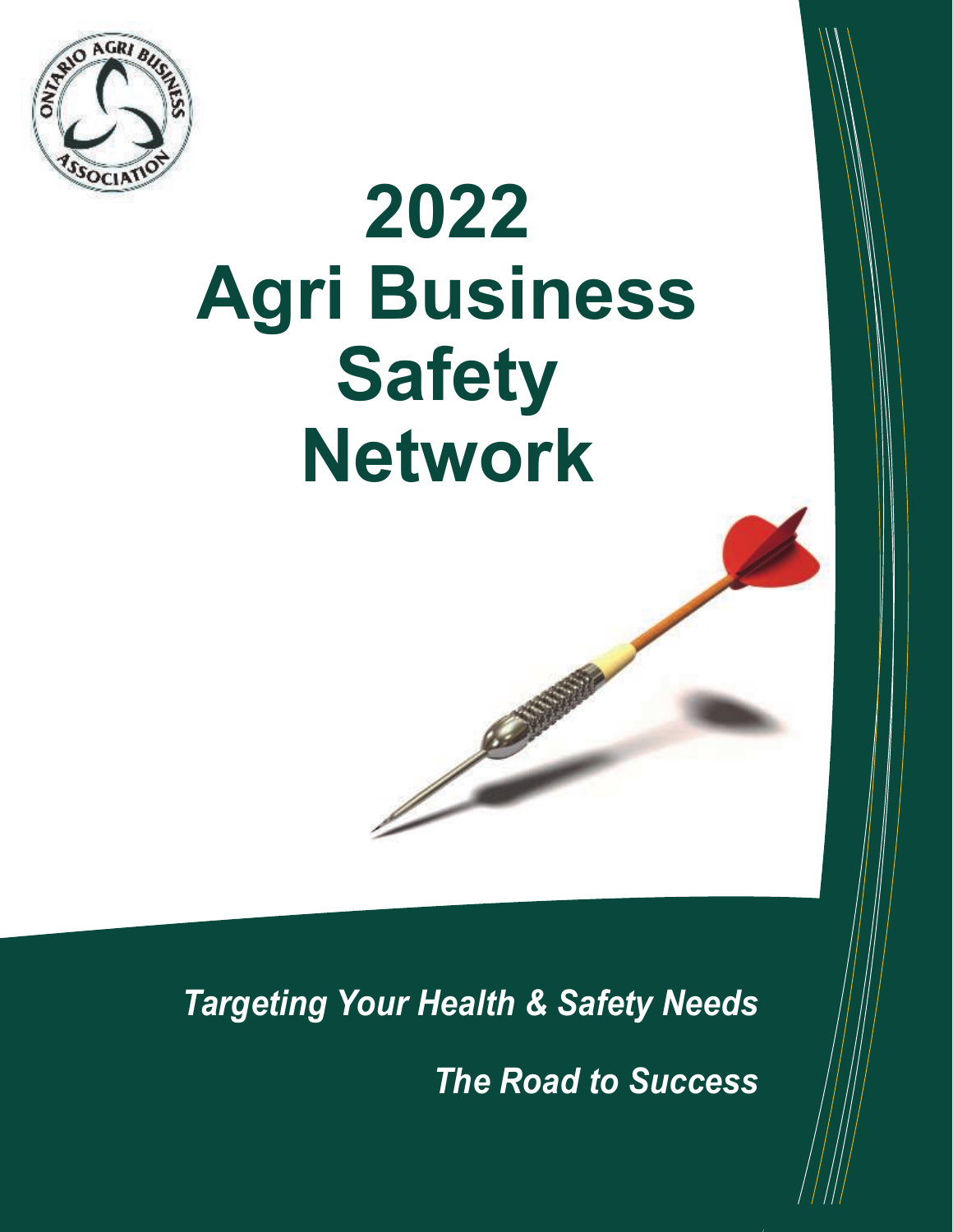

## *2022 Agri Business Safety Network*

OABA's ongoing commitment to provide members with efficient and effective health and safety programming continues, and we are pleased to advise the membership that our 10th year (2021) of hosting an Agri Business Safety Network was a success with 39 company participants.

Based on very positive member feedback, OABA will continue to deliver the Agri Business Safety Network in 2022. The primary objective of this program is to provide participants with information, tools and an opportunity to share through networking relationships that will support the Association's goal for the elimination of workplace injuries and accidents, and enhance your Health & Safety program.

The program consists of (3) single-day networking meetings throughout the year, hosted at the Victoria Park East Golf Club (on Victoria Road) in Guelph.

#### **Proposed dates:**

*Meeting # 1 Wednesday, March 16, 2022, Guelph Meeting # 2 Wednesday, June 1, 2022, Guelph Meeting # 3 Wednesday, September 21, 2022, Guelph*

While participants to each meeting will ultimately guide the related topics and discussion, it is anticipated that the overall structure of each meeting will include the following:

### *Time - 9:30 a.m. to 2:00 p.m.*

- Legislative/Regulatory updates (both Federal and Provincial) impacting health & safety;
- Information/updates on the latest in the health & safety best practices;

 Round table discussion led by participants addressing health & safety issues, experiences and solutions.

Guest speaker presentation(s) and/or training on topics of interest to participants leading to advancing the ability to develop, maintain and manage effective agri business health & safety policies and programs.

*A working lunch will be provided at each meeting.*